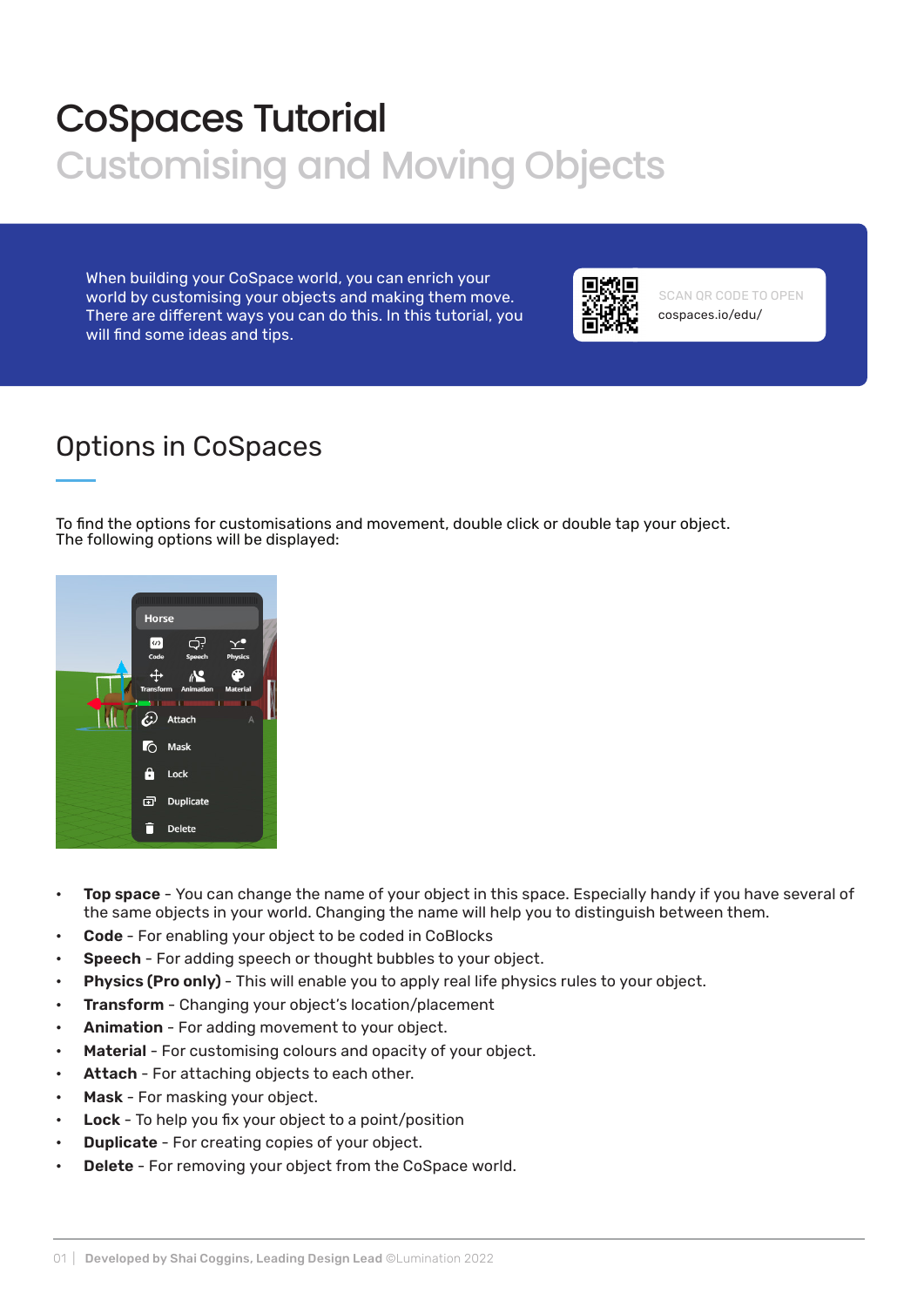#### Customising Your Object

If your object has customisation options, you will find these in the 'Material' section. In this example, we can see that the horse has two possible customisation options: Body and Mane. You can then choose or change its body and mane here. You can also choose your object's opacity in this section:



Please note: Most imported objects cannot be customised. However, if you import your Tinkercad creation in a single colour, you can still customise it on CoSpaces.

### Animating Your Object

Many objects from the CoSpaces Library may be animated. To do so, click or tap on the 'Animation' section of your object. The animation options for each object vary.

For this example, you can see the horse has Neutral, Ear, Neutral Short, Rear, Run, Trot, and Walk as animation options. Human characters usually have three different types of Animations - Reactions, Postures, and Actions.

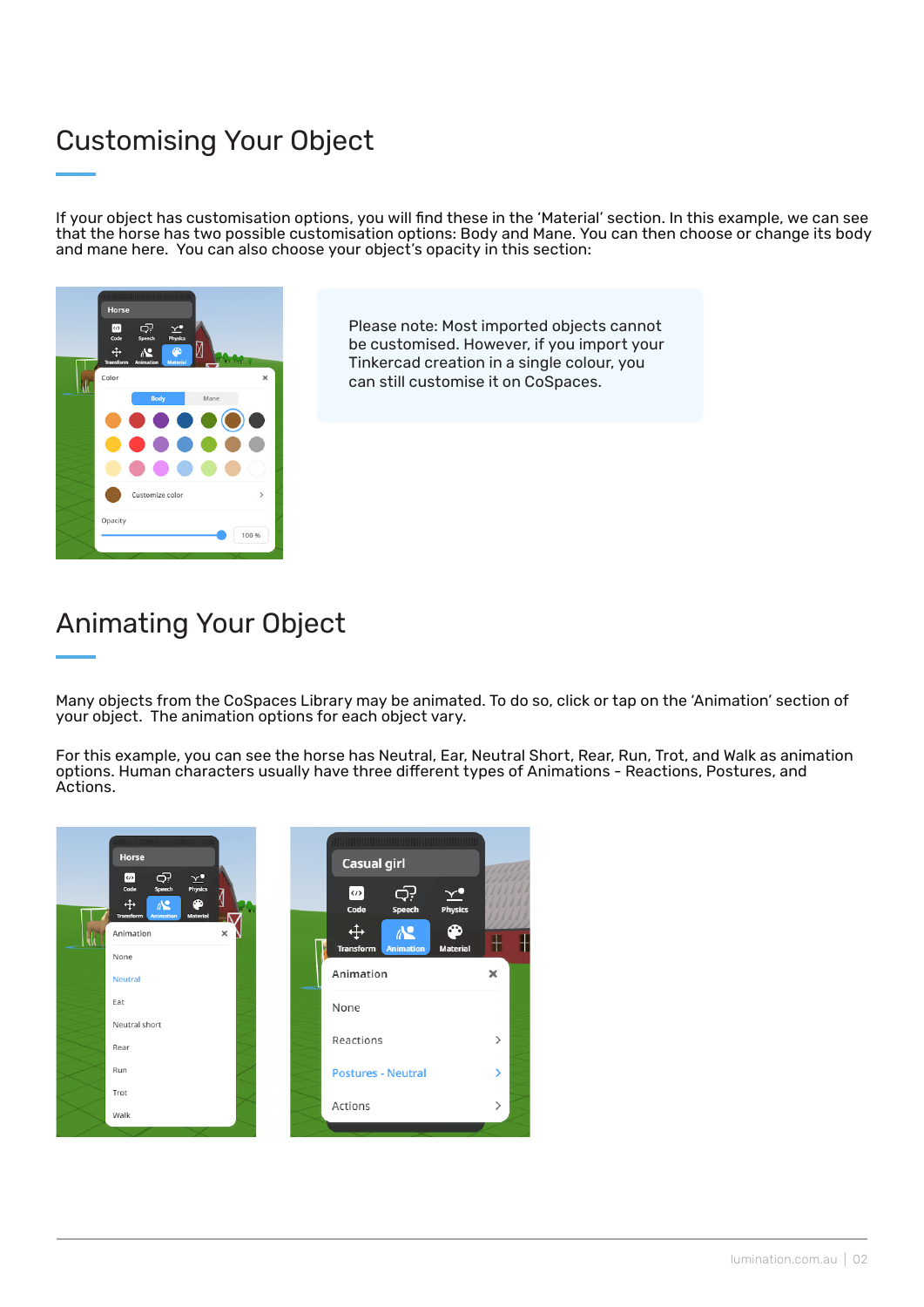#### Coding your object

01

To add more customisation and movement to your objects, you will need to code them. In order for your object to be coded in CoBlocks, make sure you slide the 'Use in CoBlocks' option under the 'Code' section.



02

To get started with coding in CoBlocks, go to the 'Code' section in the main building area of your CoSpace world:



# 03

If you have the Pro version, you will get the option to choose a coding language - CoBlocks (block coding) and Script (text-based coding). If you have the Basic version, you will only get the CoBlocks option.